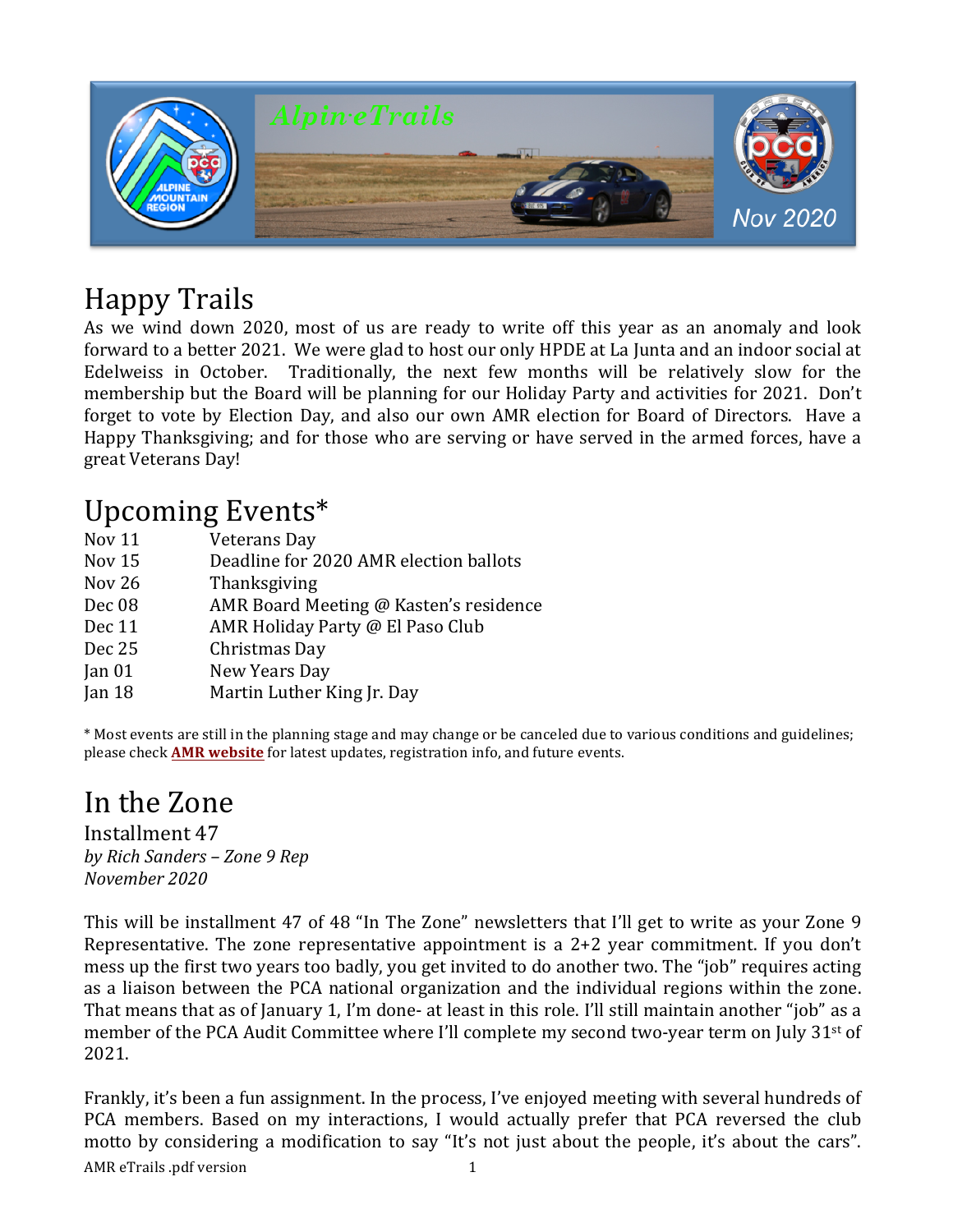Coming into this role, several members of the Executive Council let me know that being a zone rep is the best volunteer job in PCA. During the tenure, I learned more about PCA's internal operations than you would ever imagine. And inevitably, there are situations in the liaison role that become challenging and intense. But seldom if ever, do they become internally political. The professionalism of our national volunteer staff, PCA headquarter employees, and elected Executive Council members are truly impressive. And we try our hardest to keep those challenging situations in the background, so that the general experience of all members is simply about Cars and People. So by and large, describing the zone rep role as the "best job" in PCA, is pretty darned accurate.

While I have no real role in the decision about my successor, I am aware that there are wellqualified candidates in the pipeline. The decision process belongs to nationally elected leaders on the Executive Council. Hopefully, by the time that I write next month's installment number 48 of 48, I'll be made aware of the decision, and will be allowed the opportunity to introduce your next Zone 9 Representative.

Sadly, I'm closing out 2020 with a whimper. One of my favorite travel patterns at this time of year has been to head to our warmer southern regions to enjoy holiday gatherings, December drives, and Oktoberfiesta. And if there are no conflicting dates down south, I get to close out the year at the winter holiday party right here in Utah. But I fully expect that most, if not all, of those activities are destined for cancellation as the result of gathering restrictions. So as I'm reaching a long elbow-bump out to Carrera, Roadrunner, West Texas and Llano Estacado regions, I have to offer a socially distance COVID Good-Bye.

Past articles available at http://amrporsche.com/etrails/in-the-zone



# Membership Corner

#### New Members

A big welcome to our new/transferred members Patrick & Carole O'Brien of Black Forest; Becky McElroy of Calhan; Mark Harris, Hunter Pickett, David Wehrlin of Colorado Springs; Philip Plienis of Ridgway; James Warren of Trinidad; and Scott Davis of Woodland Park. We look forward to seeing you at our social, tour and/or track events.

### Elections Deadline

Don't forget to cast your ballot for the AMR Board of Directors by November 15 at https://amrporsche.com/2020- amr-election.